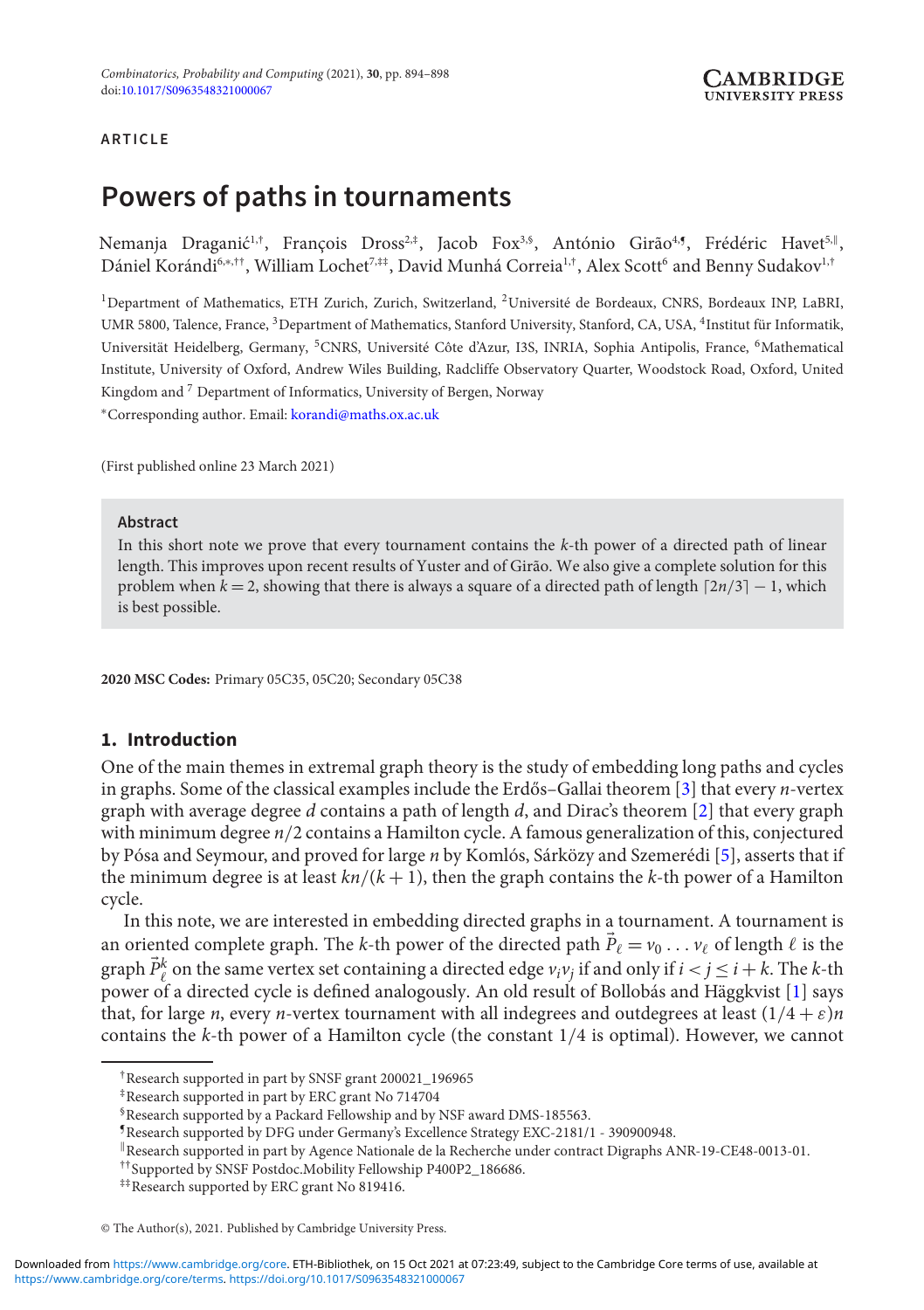expect to find powers of directed cycles in general, as the transitive tournament contains no cycles at all.

What about powers of directed paths? A classical result, which appears in every graph theory book (see, e.g., [\[6\]](#page-4-4)), says that every tournament contains a directed Hamilton path. On the other hand, Yuster [\[7\]](#page-4-5) recently observed that some tournaments are quite far from containing the square of a Hamilton path. In particular, there is an *n*-vertex tournament that does not even contain the square of  $\vec{P}_{2n/3}$ , and more generally, for every  $k \geq 2$ , there are tournaments with *n* vertices and no *k*-th power of a path with more than  $nk/2^{k/2}$  vertices. In the other direction, Yuster proved that every tournament with *n* vertices contains the square of a path of length  $n^{0.295}$ . This was improved very recently by Girão [\[4\]](#page-4-6), who showed that for fixed *k*, every tournament on *n* vertices contains the *k*-th power of a path of length  $n^{1-o(1)}$ . Both papers noted that no sublinear upper bound is known. Our main result shows that the maximum length is in fact linear in *n*.

<span id="page-1-0"></span>**Theorem 1.** *For*  $n \geq 2$ *, every n-vertex tournament contains the k-th power of a directed path of length*  $n/2^{4k+6}k$ .

The proof of this theorem combines Kővári–Sós–Turán style arguments, used for the bipartite Turán problem, and median orderings of tournaments. A median ordering is a vertex ordering that maximizes the number of forward edges. Theorem [1](#page-1-0) and Yuster's construction show that an optimal bound on the length has the form  $n/2^{\Theta(k)}$ . It would be interesting to find the exact value of the constant factor in the exponent. Optimizing our proof can yield a lower bound of  $n/2^{ck+o(k)}$ with  $c \approx 3.9$ , but is unlikely to give the correct bound.

We also improve the exponential constant in the upper bound from 1/2 to 1.

<span id="page-1-1"></span>**Theorem 2.** Let  $k > 5$  and  $n > k(k+1)2^k$ . There is an n-vertex tournament that does not contain *the k-th power of a directed path of length*  $k(k + 1)n/2^k$ *.* 

Note that this theorem also holds trivially for  $k \leq 4$ , when  $k(k+1)n/2^k > n$ .

Finally, we can solve the problem completely in the special case of  $k = 2$ . Once again, the proof uses certain properties of median orderings.

<span id="page-1-2"></span>**Theorem 3.** For  $n \geq 1$ , every n-vertex tournament contains the square of a directed path of length  $\ell = \lceil 2n/3 \rceil - 1$ , but not necessarily of length  $\ell + 1$ .

Theorems [1,](#page-1-0) [2](#page-1-1) and [3](#page-1-2) are proved in Sections [2,](#page-1-3) [3](#page-2-0) and [4,](#page-3-0) respectively.

### <span id="page-1-3"></span>**2. Lower bound**

We will need the following Kővári-Sós-Turán style lemma.

<span id="page-1-5"></span>**Lemma 4.** Let G be a directed graph with disjoint vertex subsets A and B with  $|A| = 2k + 1$ ,  $|B| \ge$  $2^{4k+4}$ *k, and every vertex in A has at least*  $(1 - \frac{1}{2k+1})|B|/2$  *outneighbours in B. Then A contains a subset A of size k that has at least* (2*k* + 1)22*<sup>k</sup> common outneighbours in B.*

**Proof.** *Suppose there is no such set A . Then every k-subset of A appears in the inneighbourhood of less than*  $(2k + 1)2^{2k}$  *vertices in B. So if d<sup>−</sup>(v) denotes the number of inneighbours a vertex v* ∈ *B* has *in A, then we have*

<span id="page-1-4"></span>
$$
\binom{2k+1}{k} \cdot (2k+1)2^{2k} = \binom{|A|}{k} \cdot (2k+1)2^{2k} > \sum_{\nu \in B} \binom{d^-(\nu)}{k}.\tag{1}
$$

*On the other hand,*  $\sum_{v \in B} d^-(v) \ge |A|(1 - \frac{1}{2k+1})|B|/2 = k|B|$ *. By Jensen's inequality,*  $\sum_{v \in B} {d^{-}(v) \choose k} \ge |B| \cdot (\sum_{v \in B} d^{-}(v)/|B|) = |B| \ge 2^{4k+4}k$ . This contradicts [\(1\)](#page-1-4).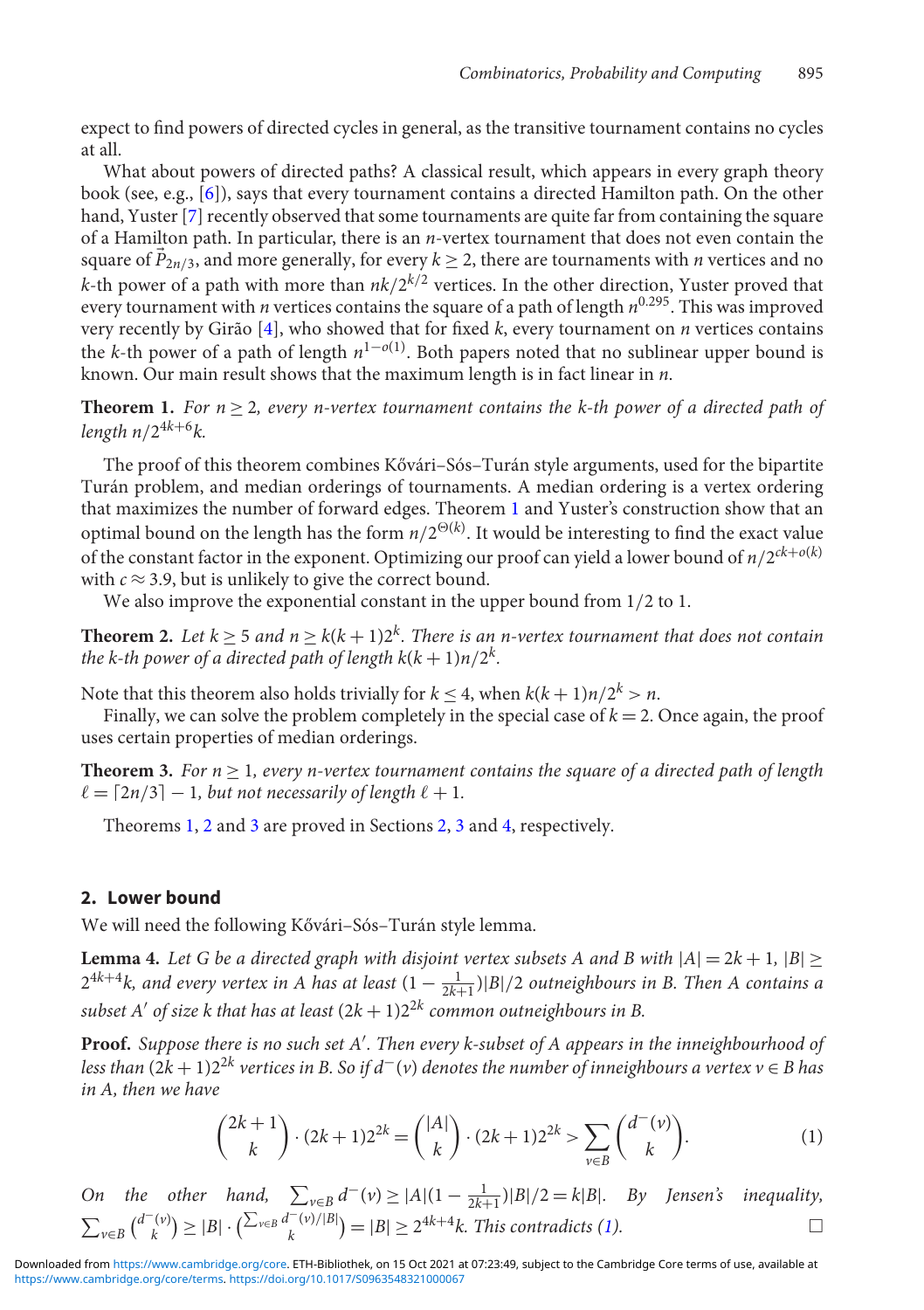One more ingredient we need for the proof of Theorem [1](#page-1-0) is the folklore fact that every tournament on  $2^m$  vertices contains a transitive subtournament of size  $m + 1$ . This is easily seen by taking a vertex of outdegree at least 2*m*−<sup>1</sup> as the first vertex of the subtournament, and then recursing on the outneighbourhood.

**Proof of Theorem [1.](#page-1-0)** Order the vertices as  $0, 1, \ldots, n-1$  to maximize the number of forward edges, i.e., the number of edges *ij* such that  $i < j$ . As was mentioned in the introduction, we will refer to such a sequence as a *median ordering* of the vertices. We denote an "interval" of vertices with respect to this ordering by  $[i, j) = \{i, \ldots, j - 1\}$ , where  $0 \le i < j \le n$ .

We will embed  $\vec{P}_{\ell}^k$  inductively using the following claim.

**Claim.** Let  $t = 2^{4k+4}k$  and  $t \le i \le n - (2k+1)t$ . For every subset  $A^* \subseteq [i-t, i]$  of size  $2^{2k}$ , there *is an index i* +  $t \le j \le i$  +  $(2k + 1)t$  and a set  $A' \subseteq A^*$  of size k such that A' induces a transitive *tournament and its vertices have at least*  $2^{2k}$  *common outneighbours in*  $[j - t, j)$ *.* 

**Proof.** *There is a subset*  $A \subseteq A^*$  *of size*  $2k + 1$  *that induces a transitive tournament. Let*  $B = [i, i +]$ (2k + 1)t). Then every vertex  $v \in A$  has at least kt  $= \left(1 - \frac{1}{2k+1}\right)$  |B|/2 outneighbours in B. Indeed, *otherwise v would have more than* (*k* + 1)*t inneighbours in the interval B, so moving v to the end of this interval would increase the number of forward edges in the ordering, contradicting our choice of the vertex ordering.*

*We can thus apply Lemma [4](#page-1-5) to find a k-subset*  $A' \subseteq A$  *with least*  $(2k + 1)2^{2k}$  *common outneighbours in B. Partition B into* 2*k* + 1 *intervals of size t, and we can choose j accordingly so that A has at least*  $2^{2k}$  *common outneighbors in the interval*  $[j - t, j)$ *.*  $\Box$ 

The theorem trivially holds for  $n < 2^{2k}$ , so assume  $n \ge 2^{2k}$ . Let  $i_0 = 2^{2k}$  and  $A_0 = [0, 2^{2k})$ , and apply the Claim with  $i = i_0$  and  $A^* = A_0$ . We get a set  $A' \subset A_0$  of size *k* that induces a transitive tournament, i.e., the *k*-th power of some path  $v_0 \ldots v_{k-1}$ . Moreover, this *A'* has at least 2<sup>2*k*</sup> common outneighbours in some interval  $[i - t, j]$  with  $i_0 + t \leq j \leq i_0 + (2k + 1)t$ . Let us define  $i_1 = j$ , and choose  $A_1$  to be any  $2^{2k}$  of the common outneighbours.

At step *s*, we apply the Claim again with  $i = i_s$  and  $A^* = A_s$  to find the *k*-th power of some path  $v_{sk}$ ...  $v_{(s+1)k-1}$  in  $A_s$  with  $2^{2k}$  common outneighbours in some  $[i_{s+1} - t, i_{s+1}]$  with  $i_s + t \leq$  $i_{s+1} \leq i_s + (2k+1)t$ , and repeat this process until some step  $\ell$  with  $i_{\ell} > n - (2k+1)t$ . Note that intervals  $[i_s - t, i_s)$  and  $[i_{s+1} - t, i_{s+1})$  are always disjoint. Finally,  $A_\ell$  must also contain a transitive tournament of size  $2k + 1$ . Call these vertices  $v_{\ell k}, \ldots, v_{(\ell+2)k}$ . Observe that  $n - (2k + 1)t < i_{\ell} \leq$  $2^{2k} + \ell(2k+1)t$ , so  $n < (\ell+2)(2k+1)t$ .

Then,  $v_0 \ldots v_{(\ell+2)k}$  is a directed path of length  $(\ell+2)k \geq kn/(2k+1)t \geq n/(2^{4k+6}k)$  whose *k*-th power is contained in the tournament. In fact, we proved a bit more: the tournament contains all edges of the form  $v_a v_b$  with  $a < b$  and  $\lfloor a/k \rfloor + 1 \geq \lfloor b/k \rfloor$ .  $\Box$ 

## <span id="page-2-0"></span>**3. Upper bound**

Let  $\ell_k(n)$  denote the smallest integer  $\ell$  such that there is an *n*-vertex tournament that does not contain  $\vec{P}_\ell^k$ , or in other words, the largest integer such that every *n*-vertex tournament contains the  $k$ -th power of a directed path on  $\ell$  vertices.

To prove Theorem [2,](#page-1-1) we first note that  $\ell_k(n)$  is subadditive.

<span id="page-2-1"></span>**Lemma 5.** For any k, n,  $m \ge 1$ , we have  $\ell_k(n+m) \le \ell_k(n) + \ell_k(m)$ .

**Proof.** *Let T*<sup>1</sup> *and T*<sup>2</sup> *be extremal tournaments on n and m vertices, respectively, not containing* the k-th power of any directed path of length  $\ell_k(n)$  and  $\ell_k(m)$ . Let T be the tournament on  $n+m$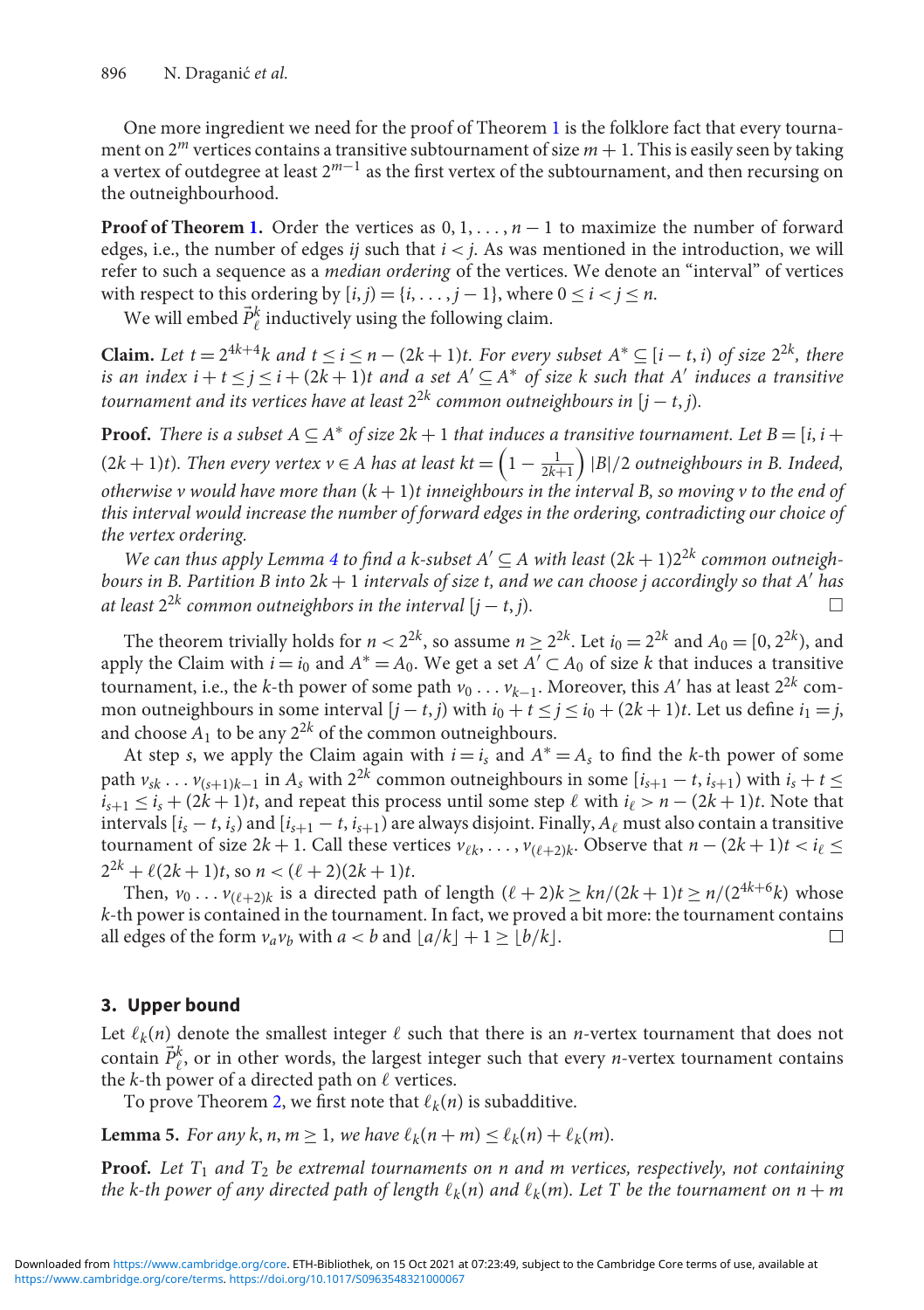*vertices, obtained from the disjoint union of T*<sup>1</sup> *and T*<sup>2</sup> *by adding all remaining edges directed from T*<sup>1</sup> *to T*2*. Then any k-th power of a path in T must be the concatenation of the k-th power of a path in T*<sub>1</sub> and the k-th power of a path in T<sub>2</sub>, and hence it must have length at most  $(\ell_k(n) - 1) + (\ell_k(m) - 1)$  $1) + 1 < \ell_k(n) + \ell$  $k(m)$ .

Our improved upper bound is based on the following construction.

<span id="page-3-1"></span>**Lemma 6.** *For every*  $k \ge 5$ *, we have*  $\ell_k(2^{k-1}) < \frac{k(k+1)}{2}$ *.* 

**Proof.** Let  $n = 2^{k-1}$  and  $\ell = \frac{k(k+1)}{2}$ , and note that  $\vec{P}_{\ell-1}^k$  has  $k\ell - \ell$  edges.

*Let T be a random n-vertex tournament obtained by orienting the edges of Kn independently and* uniformly at random. The probability that a fixed sequence of  $\ell$  vertices  $v_0 \ldots v_{\ell-1}$  forms a copy oj  $\vec{P}^k_{\ell-1}$  *is* 2<sup>−(k−1) $\ell$ . There are  $\binom{n}{\ell} \cdot \ell!$  such sequences, so the probability that T contains the k-th power</sup> *of a path of length*  $\ell - 1$  *is at most*  $\binom{n}{\ell} \cdot \ell! \cdot 2^{-(k-1)\ell} < n^{\ell} \cdot 2^{-(k-1)\ell} = 1$ . So with positive probability *T* does not contain  $\vec{P}_{\ell-1}^k$ , therefore  $\ell_k(2^{k-1}) \leq \ell - 1$ .

Combining Lemma [5](#page-2-1) and [6](#page-3-1) using the monotonicity of  $\ell_k(n)$ , we get

$$
\ell_k(n) \le \left\lceil \frac{n}{2^{k-1}} \right\rceil \cdot \ell_k(2^{k-1}) \le \left(\frac{n}{2^{k-1}} + 1\right) \left(\frac{k(k+1)}{2} - 1\right) \le \frac{k(k+1)n}{2^k}
$$

for  $n \ge k(k+1)2^k$ , establishing Theorem [2.](#page-1-1)

### <span id="page-3-0"></span>**4. The square of a path**

**Proof of Theorem [3.](#page-1-2)** Recall that  $\ell_2(n)$  is the largest integer such that every *n*-vertex tournament contains the square of a path on  $\ell$  vertices. Proving Theorem [3](#page-1-2) is therefore equivalent to showing  $\ell_2(n) = \lceil 2n/3 \rceil$  for every  $n \geq 1$ .

It is easy to check that  $\ell_2(1) = 1$  and  $\ell_2(2) = \ell_2(3) = 2$ , so  $\ell_2(n) \leq \lceil 2n/3 \rceil$  follows from Lemma [5](#page-2-1) by induction, as  $\ell_2(n) \le \ell_2(n-3) + \ell_2(3) = \ell_2(n-3) + 2$  holds for every  $n > 3$ . For the lower bound we need to take a closer look at median orderings.

<span id="page-3-2"></span>**Claim.** *Every median ordering*  $x_1, \ldots, x_n$  *of a tournament has the following properties:* 

- <span id="page-3-3"></span>*(a)* All edges of the form  $x_i x_{i+1}$  *are in the tournament.*
- *(b)* If  $x_i x_{i-2}$  *is an edge of the tournament, then "rotating"*  $x_{i-2} x_{i-1} x_i$  *gives two other median orderings*  $x_1, \ldots, x_{i-3}, x_{i-1}, x_i, x_{i-2}, x_{i+1}, \ldots, x_n$  *and two other median orderings*  $x_1, \ldots, x_{i-3}, x_{i-1}, x_i, x_{i-2}, x_{i+1}, \ldots, x_n$  and *x*1, ... , *xi*−3, *xi*, *xi*−2, *xi*−1, *xi*+1, ... , *xn.*
- <span id="page-3-4"></span>*(c) If x<sub>i</sub>x<sub>i</sub>*−2 *is an edge of the tournament, then each of*  $x_{i-2}$ *,*  $x_{i-1}$ *,*  $x_i$  *<i>is an inneighbour of*  $x_{i+1}$ *, and at most one of them is an outneighbour of*  $x_{i+2}$ *.*

**Proof.** *Property* [\(a\)](#page-3-2) *holds, as otherwise we could swap xi and xi*<sup>+</sup><sup>1</sup> *to get an ordering with more forward edges, contradicting our assumption. Property* [\(b\)](#page-3-3) *holds because rotating xi*<sup>−</sup>2*xi*<sup>−</sup>1*xi has no effect on the number of forward edges.*

*These two properties together imply that each of xi*−2, *xi*−1, *xi is an inneighbour of xi*<sup>+</sup>1*. Suppose, to the contrary of* [\(c\)](#page-3-4)*, that two of them are outneighbours of xi*<sup>+</sup>2*. By rotating xi*<sup>−</sup>2*xi*<sup>−</sup>1*xi if needed, we may assume that these are xi*<sup>−</sup><sup>1</sup> *and xi. But then we can also rotate xixi*<sup>+</sup>1*xi*<sup>+</sup><sup>2</sup> *so that xi*<sup>+</sup><sup>2</sup> *comes right after xi*<sup>−</sup><sup>1</sup> *in a median ordering. This contradicts* [\(a\)](#page-3-2)*.* -

Let us now say that *i* is a *bad index* in a median ordering  $x_1, \ldots, x_n$  if  $x_i x_{i-2}$  is an edge, and at least one of  $x_{i+2}x_i$  and  $x_{i+2}x_{i-1}$  is also an edge.